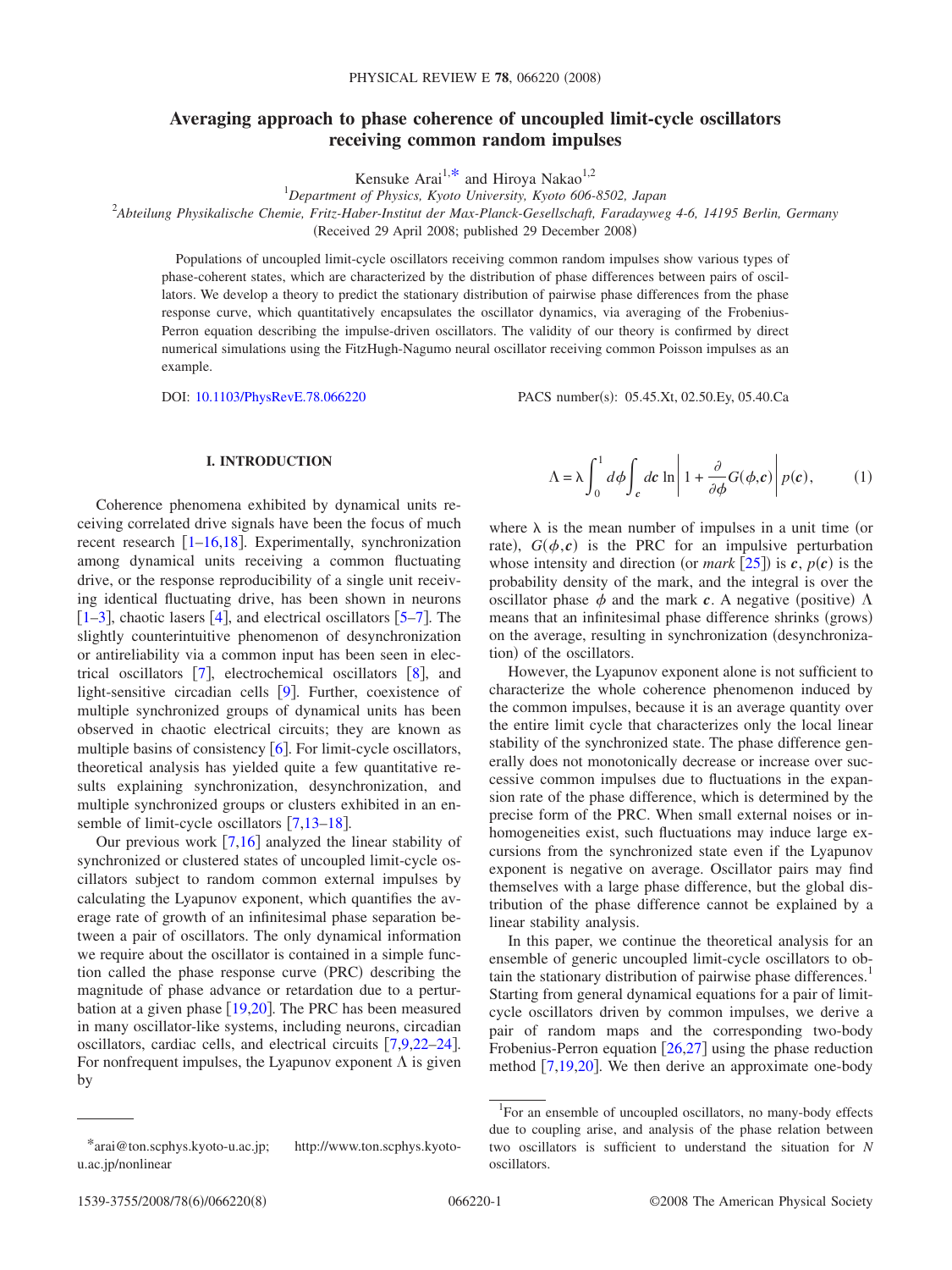Frobenius-Perron equation for the phase difference by averaging out the fast phase dynamics, which yields the stationary distribution of the phase difference. The theoretical result is compared with direct numerical simulations using FitzHugh-Nagumo oscillators receiving common Poisson impulses.

## **II. THEORY**

#### **A. Phase reduction of the dynamical equation**

We investigate a pair of uncoupled oscillators receiving common random impulses and also subject to independent, weak additive Gaussian white noise. The stochastic dynamical equation for the *i*th oscillator in this pair is  $[7]$  $[7]$  $[7]$ 

<span id="page-1-0"></span>
$$
\dot{X}_i(t) = F(X_i) + \sum_{n=1}^{N(t)} \sigma(X_i, c^{(n)}) h(t - t^{(n)}) + \sqrt{D}H(X_i) \eta_i,
$$
\n(2)

where  $i=1,2$ ,  $X_i(t) \in \mathbb{R}^M$  is the oscillator state at time *t*, and  $F(X_i): R^M \to R^M$  is the dynamics of a single oscillator,  $N(t)$  is the number of received impulses up to time *t*,  $t^{(n)}$  is the arrival time of the *n*th impulse,  $c^{(n)} \in \mathbb{R}^K$  is the intensity and direction, or mark [[25](#page-7-15)], of the *n*th impulse,  $\sigma(X_i, c)$ :  $\mathbb{R}^M$  $X \, \mathbb{R}^K \rightarrow \mathbb{R}^M$  is the coupling function describing the effect of an impulse *c* on  $X_i$ ,  $h(t-t^{(n)})$  is the infinitesimally narrow unit impulse whose wave form is localized at the time  $t^{(n)}$  of the impulse  $\left[\int_{-\infty}^{\infty} h(t-t^{(n)})dt=1\right]$ ,  $H(X_i) \in \mathbb{R}^{M \times M}$  is the coupling matrix of the independent noise to the oscillator,  $\eta_i$  $\mathbf{R}^M$  is a Gaussian white noise of unit intensity with correlation  $\langle \eta_i^{\alpha}(t) \eta_j^{\beta}(s) \rangle = \delta(t-s) \delta_{\alpha\beta} \delta_{ij}$  added independently to each oscillator, and *D* is the intensity of the independent noise. We interpret Eq.  $(2)$  $(2)$  $(2)$  in the Stratonovich sense. If the impulses and the independent noises are absent  $(H=0, \sigma)$  $= 0$ ), the system is assumed to have a single stable limit-cycle solution,  $X_0(t)$ .

As in our previous papers  $[7,16]$  $[7,16]$  $[7,16]$  $[7,16]$ , we use the phase reduction method to analyze the dynamics of impulse-driven oscillators. We define an asymptotic phase  $[19,20]$  $[19,20]$  $[19,20]$  $[19,20]$   $\phi$  along the limit cycle  $X_0(t)$  that constantly increases with a natural frequency  $\omega$ , and extend the definition of phase to the whole state space of the oscillator (except for phase singular sets) by identifying the orbits that asymptotically converge to the same point on the limit cycle. This defines a mapping from the oscillator state  $X \in \mathbb{R}^M$  to the phase  $\phi \in [0,1]$ .

We assume that the interval between impulses is long compared to the relaxation time back to the limit cycle, so the oscillator is almost always on the limit cycle when an impulse is received. We can then reduce Eq.  $(2)$  $(2)$  $(2)$  to the dynamics of a single asymptotic phase  $\phi_i$ . The dynamics of the phase  $\phi_i^{(n)}$  right before the *n*th impulse is received can be approximately described by a random map

$$
\phi_i^{(n+1)} = \phi_i^{(n)} + G(\phi_i^{(n)}, c^{(n)}) + \omega \tau^{(n)} + \gamma_i^{(n)},
$$
(3)

<span id="page-1-1"></span>where  $G(\phi, c)$  is the PRC,  $\omega \tau^{(n)}$  is the increase in phase during the interval between the *n*th and  $(n+1)$ th impulses

 $\tau^{(n)} = t^{(n+1)} - t^{(n)}$ , and  $\gamma_i^{(n)}$  is the displacement caused by the additive independent Gaussian noise  $\eta_i$  in the interval  $\tau^{(n)}$ . From now on, we assume the range of  $\phi$  to be the real numbers  $\vec{R}$  by taking into account the number of windings around the limit cycle, which makes the treatment of periodic boundary conditions easier in the following derivation  $\lceil 28 \rceil$  $\lceil 28 \rceil$  $\lceil 28 \rceil$ .

The PRC  $G(\phi, c)$  describes the change in phase of the oscillator when an impulse of mark  $c$  is received at phase  $\phi$ on the limit cycle, which is periodic in  $\phi$ , i.e.,  $G(\phi+1,c)$  $= G(\phi, c)$ . It can be obtained by applying the approximation theorem by Marcus  $[21]$  $[21]$  $[21]$  to the impulsive term in Eq. ([2](#page-1-0)) as  $\begin{bmatrix} 7 \end{bmatrix}$  $\begin{bmatrix} 7 \end{bmatrix}$  $\begin{bmatrix} 7 \end{bmatrix}$ 

$$
G(\phi, c) = \phi(X_0(\phi) + \mathbf{g}(X_0(\phi), c)) - \phi,
$$
 (4)

where  $\mathbf{g}(X,\mathbf{c}) = \{\exp[\sum_j \sigma_j(X,\mathbf{c})(\partial/\partial X_j)] - 1\}X$ <sup>2</sup>. The PRC is related to the phase sensitivity function  $[20]$  $[20]$  $[20]$   $Z_i(\phi)$  $\equiv \partial \phi / \partial X_i |_{X=X_0(\phi)}$  by  $G(\phi, c) \simeq Z(\phi) \cdot \sigma(X_0(\phi), c)$  when the effect of the impulse  $\sigma(X_0(\phi), c)$  is small.

Generally speaking, the displacement  $\gamma_i^{(n)}$  depends on the oscillator phase  $\phi_i^{(n)}$ , the impulse mark  $c^{(n)}$ , and the relaxation path to the limit cycle after each impulse. We approximate the actual distribution function of  $\gamma_i^{(n)}$  by a zero-mean Gaussian normal distribution with variance  $\epsilon^2 \tau^{(n)}$ .<sup>3</sup> The approximate diffusion constant  $\epsilon$  can be obtained by ignoring the fast relaxation dynamics to the limit cycle after the impulse and by averaging the phase dependence over the limit cycle as  $[17]$  $[17]$  $[17]$ 

$$
\epsilon^2 = \int_0^1 \sum_{ijk} Z_i(\phi) Z_j(\phi) H(X_0(\phi))_{ik} H(X_0(\phi))_{jk} d\phi, \quad (5)
$$

where we utilize the fact that the stationary phase distribution of a single oscillator receiving infrequent impulsive forcing is nearly uniform  $[7,16]$  $[7,16]$  $[7,16]$  $[7,16]$ . As we demonstrate later, this is a good approximation for oscillators whose relaxation to the limit cycle is sufficiently fast.

#### **B. Frobenius-Perron equation for the phase difference**

Let us consider the dynamics of the joint probability distribution  $\rho(\phi_1, \phi_2, n)$  of the phases  $(\phi_1, \phi_2)$  right before the *nth* impulse, determined by the random map Eq. ([3](#page-1-1)). We assume the range of phase variables to be  $\phi_{1,2} \in \mathbb{R}$ . The Frobenius-Perron equation for the evolution of the joint distribution is

 $2^2$ For the Ito interpretation of the impulse term, the PRC is simply given by  $G(\phi, c) = \phi(X_0(\phi) + \sigma(X_0(\phi), c)) - \phi[7]$  $G(\phi, c) = \phi(X_0(\phi) + \sigma(X_0(\phi), c)) - \phi[7]$  $G(\phi, c) = \phi(X_0(\phi) + \sigma(X_0(\phi), c)) - \phi[7]$ .

The Stratonovich interpretation of Eq.  $(2)$  $(2)$  $(2)$  introduces a phasedependent drift term that disappears upon averaging over the limit cycle [[17](#page-7-19)], so the additive diffusion term  $\gamma_i^{(n)}$  may be taken to have zero mean.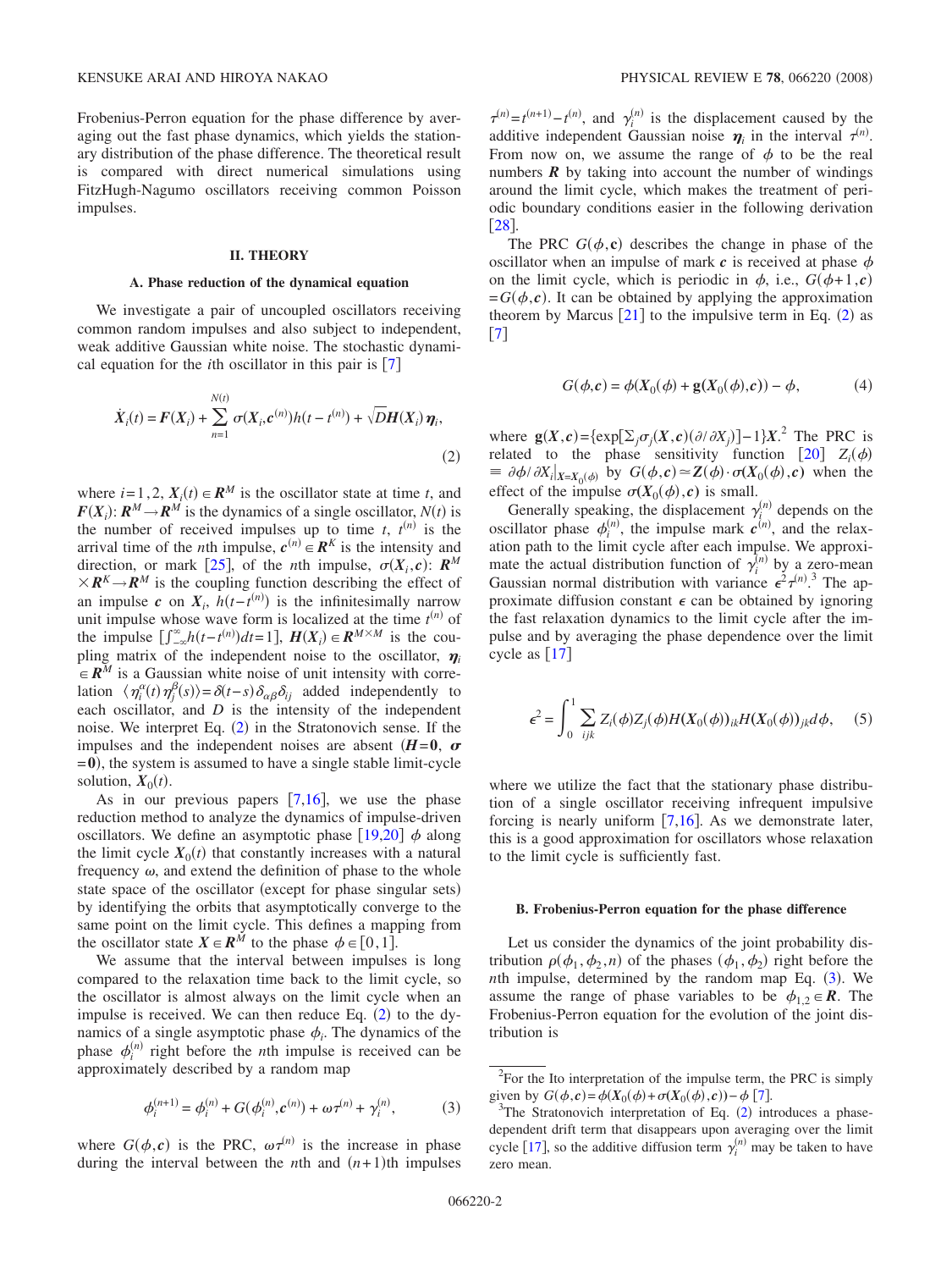<span id="page-2-0"></span>AVERAGING APPROACH TO PHASE COHERENCE OF...

$$
\rho(\phi_1, \phi_2, n+1) = \int_{-\infty}^{\infty} d\phi'_1 \int_{-\infty}^{\infty} d\phi'_2 \int_0^{\infty} d\tau \int_c d\mathbf{c} \int_{-\infty}^{\infty} d\gamma_1 \int_{-\infty}^{\infty} d\gamma_2 W(\tau) p(\mathbf{c}) R(\gamma_1, \tau) R(\gamma_2, \tau)
$$
  
 
$$
\times \delta(\phi_1 - \phi'_1 - G(\phi'_1, \mathbf{c}) - \omega \tau - \gamma_1) \delta(\phi_2 - \phi'_2 - G(\phi'_2, \mathbf{c}) - \omega \tau - \gamma_2) \rho(\phi'_1, \phi'_2, n)
$$
  
\n
$$
= \int_{-\infty}^{\infty} d\phi'_1 \int_{-\infty}^{\infty} d\phi'_2 \int_0^{\infty} d\tau \int_c d\mathbf{c} W(\tau) p(\mathbf{c}) R(\phi_1 - \phi'_1 - G(\phi'_1, \mathbf{c}) - \omega \tau, \tau)
$$
  
\n
$$
\times R(\phi_2 - \phi'_2 - G(\phi'_2, \mathbf{c}) - \omega \tau, \tau) \rho(\phi'_1, \phi'_2, n), \qquad (6)
$$

where  $W(\tau)$  is the interimpulse distribution,  $G(\phi, c)$  is the PRC, and  $R(\gamma_i, \tau)$  is the probability that an oscillator *i* has diffused an amount  $\gamma$  in a time interval  $\tau$ , which we approximated as a normal distribution with variance  $\epsilon^2 \tau$ .

Going to the center-of-mass coordinates, we change variables to  $\psi = (\phi_1 + \phi_2)/2$  and  $\xi = \phi_1 - \phi_2$ , where  $\psi$  is the mean phase and  $\xi$  is the phase difference. The Frobenius-Perron equation  $(6)$  $(6)$  $(6)$  is transformed as

$$
\rho(\psi,\xi,n+1)
$$
\n
$$
= \int_{-\infty}^{\infty} d\psi' \int_{-\infty}^{\infty} d\xi' \int_{0}^{\infty} d\tau \int_{c} dc \, p(c)W(\tau)
$$
\n
$$
\times R\left(\psi + \frac{\xi}{2} - \psi' - \frac{\xi'}{2} - G\left(\psi' + \frac{\xi'}{2}, c\right) - \omega\tau, \tau\right)
$$
\n
$$
\times R\left(\psi - \frac{\xi}{2} - \psi' + \frac{\xi'}{2} - G\left(\psi' - \frac{\xi'}{2}, c\right) - \omega\tau, \tau\right)
$$
\n
$$
\times \rho(\psi',\xi',n).
$$

We now restrict the mean phase to  $\psi \in [0,1)$  and the phase difference to  $\xi$  ∈ (-1,1), similarly to Ermentrout and Saunders  $\lceil 28 \rceil$  $\lceil 28 \rceil$  $\lceil 28 \rceil$  by introducing a new distribution function

$$
P(\psi, \xi, n) = \sum_{p=-\infty}^{\infty} \sum_{q=-\infty}^{\infty} \rho(\psi + p, \xi + 2q, n),
$$
 (7)

which sums up contributions from pairs of phase values with different winding numbers but that represent physically equivalent situations on the limit cycle. This "wrapped"  $P(\psi, \xi, n)$  corresponds to the actual distribution of the mean phase and the phase difference measured in simulations or experiments. Using the periodicity of the PRC, we obtain

$$
P(\psi, \xi, n+1)
$$
  
= 
$$
\sum_{\pi(p)=\pi(q)} \int_0^1 d\psi' \int_{-1}^1 d\xi' \int_0^\infty d\tau \int_c dc \ p(c) W(\tau)
$$
  

$$
\times R\left(\psi + \frac{\xi}{2} - \psi' - \frac{\xi'}{2} + p - G\left(\psi' + \frac{\xi'}{2}, c\right) - \omega \tau, \tau\right)
$$
  

$$
\times R\left(\psi - \frac{\xi}{2} - \psi' + \frac{\xi'}{2} + q - G\left(\psi' - \frac{\xi'}{2}, c\right) - \omega \tau, \tau\right)
$$
  

$$
\times P(\psi', \xi', n),
$$

where the summation involves all pairs of *p* and *q* of equal parity  $[\pi(\cdot)]$  denotes the parity of an integer.

To obtain a closed equation for the phase difference  $\xi$ , we now average out the fast dynamics of the mean phase  $\psi$ . If the impulses are not very frequent and the magnitude of the independent noise is small, the mean phase  $\psi$  is a rapidly changing variable compared to the phase difference  $\xi$ . Then  $\psi$  and  $\xi$  can be taken to be nearly independent, and the joint probability density can be separated as  $P(\psi, \xi, n)$  $\approx S(\psi, n)U(\xi, n)$ , where  $S(\psi, n)$  and  $U(\xi, n)$  are the probability density functions of  $\psi$  and  $\xi$ , respectively. Note that  $U(\xi, n)$  is periodic in  $\xi$ ,  $U(\xi \pm 1, n) = U(\xi, n)$ , because  $\xi$  and  $\xi \pm 1$  represent the same phase difference. For nonfrequent impulses,  $\psi$  is almost uniformly distributed on the limit cycle,  $S(\psi, n) \approx 1$  [[7,](#page-7-6)[16](#page-7-1)]. We then average over  $\psi$  on both sides to obtain

$$
U(\xi, n+1) = \int_{-1}^{1} d\xi' \int_{0}^{1} d\psi' \int_{0}^{1} d\psi T(\psi, \xi, \psi', \xi') U(\xi', n),
$$
\n(8)

where

<span id="page-2-2"></span>
$$
T(\psi, \xi, \psi', \xi')
$$
  
= 
$$
\sum_{\pi(p)=\pi(q)} \int_0^{\infty} d\tau \int_c dc \ p(c) W(\tau)
$$
  

$$
\times R\left(\psi + \frac{\xi}{2} - \psi' - \frac{\xi'}{2} + p - G\left(\psi' + \frac{\xi'}{2}, c\right) - \omega \tau, \tau\right)
$$
  

$$
\times R\left(\psi - \frac{\xi}{2} - \psi' + \frac{\xi'}{2} + q - G\left(\psi' - \frac{\xi'}{2}, c\right) - \omega \tau, \tau\right).
$$
  
(9)

We now derive an approximate one-body Frobenius-Perron equation for the distribution of the phase difference,

$$
U(\xi, n+1) = \int_{-1}^{1} X(\xi, \xi') U(\xi', n) d\xi', \qquad (10)
$$

<span id="page-2-1"></span>where the transition probability is given by

$$
X(\xi, \xi') = \int_0^1 d\psi' \int_0^1 d\psi \, T(\psi, \xi, \psi', \xi'). \tag{11}
$$

Thus, we have reduced the problem to that of finding the stationary distribution of a Markov process for the random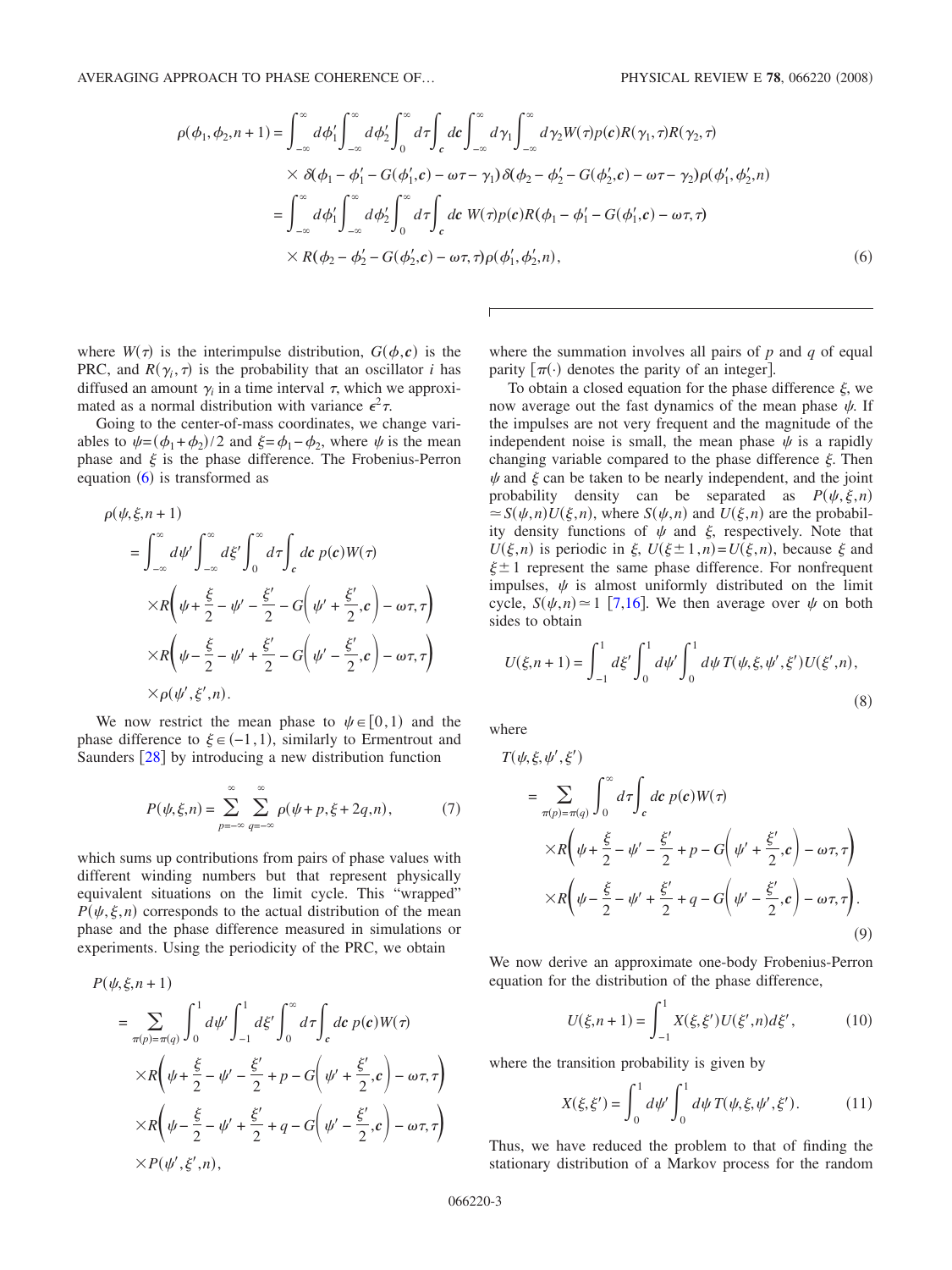variable  $\xi$  with transition probability  $X(\xi, \xi')$ . By numerical estimation of the transition probability  $X(\xi, \xi')$  from the PRC, Eq.  $(10)$  $(10)$  $(10)$  can be iterated until a stationary state is reached.  $X(\xi, \xi')$  is periodic in  $\xi$  and  $\xi'$ ,  $X(\xi \pm 1, \xi' \pm 1)$  $=X(\xi,\xi').$ 

In the following numerical simulations, we assume that the random impulses are generated by a Poisson process, and fix *c* so that all impulse marks are identical. The interimpulse interval is exponentially distributed,

$$
W(\tau) = \frac{1}{\tau_P} \exp\left(-\frac{\tau}{\tau_P}\right),\tag{12}
$$

where the parameter  $\tau_p$  is the mean impulse interval. We further simplify the calculation by neglecting the dependence of  $R(\gamma_i, \tau)$  on  $\tau$  in Eq. ([9](#page-2-2)) by replacing it with  $R(\gamma_i, \tau_p)$ , a normal distribution with fixed variance  $\epsilon^2 \tau_p$ , which is equal to the average variance of the diffusion  $\gamma_i$  in a mean interimpulse interval  $\tau_P$ . Defining  $G' = G(\psi' + \xi'/2, c) - G(\psi'$  $-\xi'/2$ ,*c*) and  $G'_{+} = G(\psi' + \xi'/2, c) + G(\psi' - \xi'/2, c)$ , the function  $T(\psi, \xi, \psi', \xi')$  can then explicitly be calculated as

$$
T(\psi, \xi, \psi', \xi') = \frac{\exp(D/4\tau_P \omega^2)}{\omega \tau_P} \sqrt{\frac{D\tau_P}{4\pi}}
$$
  
 
$$
\times \sum_{p \text{ even}} \exp\left(-\frac{(\xi - \xi' - G'_{-} + p)^2}{4D\tau_P}\right)
$$
  
 
$$
\times \sum_{q} \exp\left(-\frac{\psi - \psi' - G'_{+}/2 + q}{\omega \tau_P}\right)
$$
  
 
$$
\times \left[\text{erf}\left(\frac{2\omega(\psi - \psi' - G'_{+}/2 + q) - D}{2\omega\sqrt{D\tau_P}}\right) + 1\right],
$$
 (13)

where erf is the Gauss error function. In numerical calculations, it is sufficient to use the first several terms in the summation for *p*. Since the error function approaches  $1(-1)$  very quickly for positive (negative) values of its argument, for a small enough value of *D*, the sum over *q* is to a good approximation a geometric series.

## **III. NUMERICAL SIMULATIONS**

As an example of a limit-cycle oscillator, we employ the FitzHugh-Nagumo (FHN) neural oscillator [[29](#page-7-20)] driven by common Poisson impulses and independent Gaussian white noises described by the following set of equations:

<span id="page-3-0"></span>
$$
\dot{u}_i = \varepsilon (v_i + a - bu_i),
$$
  

$$
\dot{v}_i = v_i - \frac{v_i^3}{3} - u_i + I_0 + \sigma(v_i, c) \sum_{n=1}^{N(t)} h(t - t_n) + \sqrt{D} \eta_i(t). \quad (14)
$$

Here, the parameters  $\varepsilon$ , *a*, and *b* are fixed at  $\varepsilon = 0.08$ , *a*  $= 0.7$ ,  $b = 0.8$ , and we use the parameter  $I_0$  as a bifurcation parameter. The last two terms of the equation for  $v$  describe the impulses and noises, where  $h(t)$  represents a unit impulse and  $\sigma(v, c)$  describes the *v*<sub>*i*</sub>-dependent effect of the impulse on the oscillator. In this example, both  $H$  and  $\sigma$  have only

one nonzero component. For simplicity, we take the impulse strength *c* to be a constant value. When both terms are zero, a limit cycle exists for  $I_0 \in [0.331, 1.419]$ , which is created by a subcritical Hopf bifurcation at either limit of *I*0. For the simulations, we employ  $I_0 = 0.34$  and 0.875, which give oscillator periods of  $T \approx 46.792$  and  $\approx 36.418$ , respectively. We choose these values because the oscillator characteristics change in such a way as to show synchronized and desynchronized states for additive impulses, and stable two-cluster states for linear multiplicative impulses. We set the mean interval between the impulses at  $\tau_p = 10T$ . Results similar to the following have been obtained using Stuart-Landau and Moris-Lecar oscillators. However, we restrict our discussion to the FitzHugh-Nagumo model as it displays all of the salient features of interest.

In direct numerical simulations of Eq.  $(14)$  $(14)$  $(14)$ , we realized the Stratonovich interpretation by using a colored Gaussian noise generated by the Ornstein-Uhlenbeck process  $\tau \dot{\eta}(t)$  $=-\eta(t)+\chi(t)$ , where  $\chi(t)$  is a Gaussian white noise of unit intensity, and delivering the impulses as discontinuous jumps of amplitude given by the Marcus approximation theorem of continuous physical jumps [[7,](#page-7-6)[21](#page-7-18)]. The correlation time  $\tau$  of  $\eta(t)$  was set to 0.05, which is much shorter than the oscillator period  $T$ . In calculating the Frobenius-Perron equation  $(10)$  $(10)$  $(10)$ , we numerically estimate  $X(\xi, \xi')$  and  $U(\xi)$  on discrete grids of dimensions between 128 and 2048 for  $\xi$  and  $\xi'$ , depending on how rapidly  $X(\xi, \xi')$  varies as a function of  $\xi$  and  $\xi'$ . Generally, the larger the value of *D*, the lower the required resolution.

We show examples of PRCs for different values of the impulse strength *c* obtained for the FHN oscillator through simulation in Fig. [1,](#page-4-0) as well as the resultant transition probability  $X(\xi, \xi')$ . In all of the figures, we show only  $\xi$  $\in [-0.5, 0.5]$  as *X*( $\xi, \xi'$ ) and *U*( $\xi$ ) are periodic. The Lyapunov exponent  $\Lambda$  is negative for smooth PRCs, and positive for rapidly fluctuating PRCs. The generic dynamical behavior of the oscillators is as follows [[7](#page-7-6)]. When  $\Lambda < 0$ , the system settles down into a largely quiescent state once synchronization is achieved. The rare but sudden disintegration of a pair of oscillators is possible if there are regions of the PRC with positive local Lyapunov exponent, but the relative separation of a pair remains largely static. However, for  $\Lambda$  $> 0$ , disintegration of a pair happens routinely, followed by a gradual reunion, and this cycle continues *ad infinitum*. These occasional sudden, large excursions from the synchronized state is generally known as modulational or on-off intermittency [30](#page-7-21)[,31](#page-7-22), and is a characteristic behavior of a random multiplicative process, of which our system is an example.

Now let us examine the stationary distribution  $U(\xi)$  of the phase difference  $\xi$ . We expect the distribution of  $\xi$  to be qualitatively different between  $\Lambda$  of different sign. Figures [2](#page-4-1) and [3](#page-5-0) show the distribution of  $\xi$  for additive impulses  $\sigma(v, c) \equiv c$ , *c*=0.5,−0.2, respectively] at various intensities of independent noise for PRCs with negative and positive  $\Lambda$ . In all figures, theoretical curves obtained using our Frobenius-Perron equation for the phase difference nicely fit the results of direct numerical simulations, which indicates that the approximations we have made so far are reasonable for the parameter values we use. It is readily apparent that, if the synchronized state is stable, the synchronized peaks be-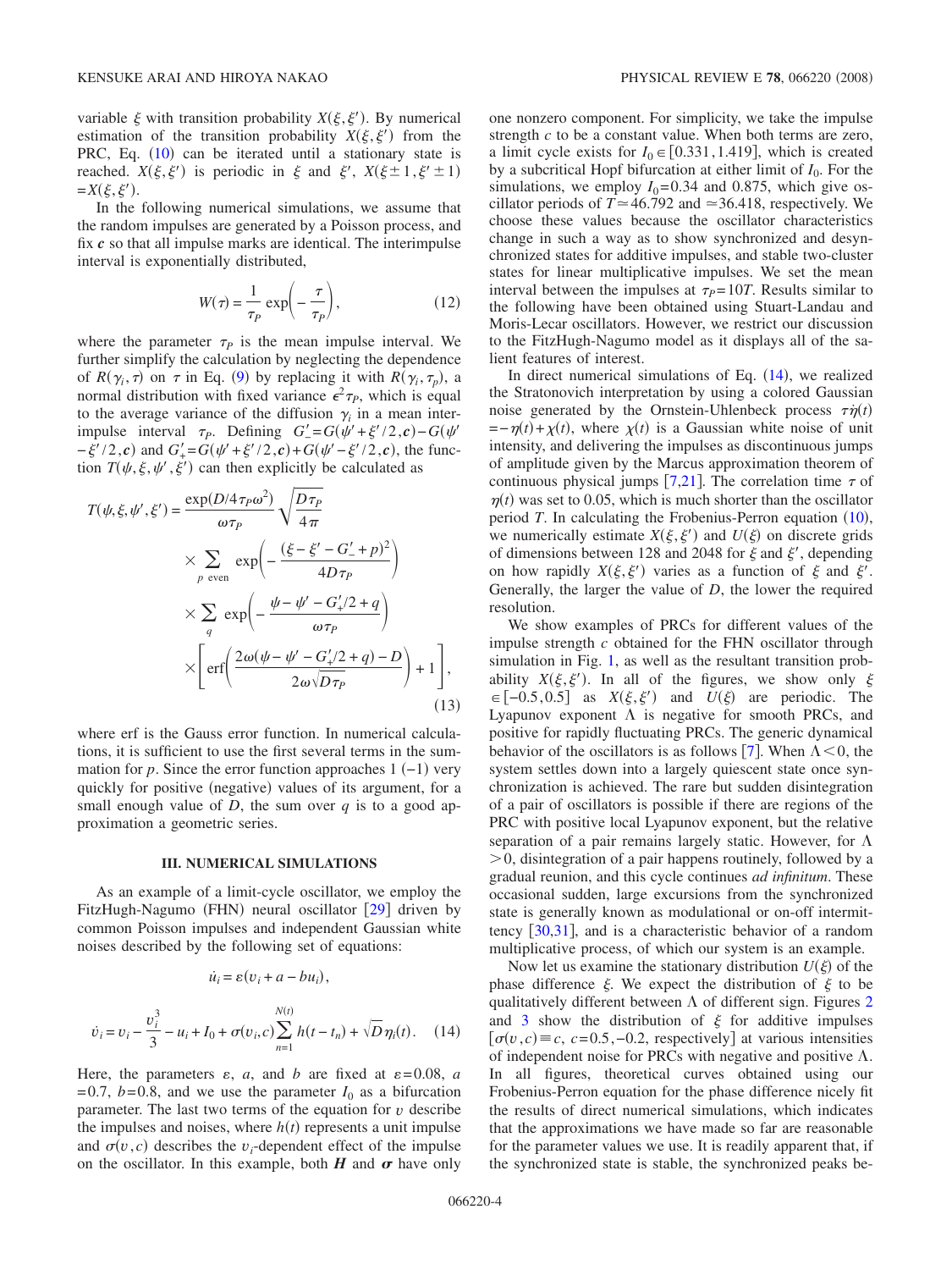<span id="page-4-0"></span>

FIG. 1. (Color online) (a) PRC  $G(\phi)$  for various values of additive impulse intensity *c* for the FHN oscillator with  $I=0.34$ , with the PRCs of smaller amplitudes shown enlarged in the inset. (b) Averaged phase difference transition probability  $X(\xi, \xi')$  for additive impulses with  $c = -0.2$ ,  $D = 2.5 \times 10^{-5}$  $D = 2.5 \times 10^{-5}$  $D = 2.5 \times 10^{-5}$ , corresponding to the case shown in Fig. 2. (c), (d) PRCs for *I*=0.875 with multiplicative impulses, and corresponding transition probability for *c*= 0.5, *D*= 2.510−5, corresponding to the case shown in Fig. [5.](#page-6-0) The PRC of FHN gains additional symmetry  $G(\phi) = G(\phi + 0.5)$  [as does the transition probability  $X(\xi, \xi') = X(\xi \pm 0.5, \xi' \pm 0.5)$ ] with application of balanced, multiplicative noise,  $\sigma(v, c) = cv$ .

<span id="page-4-1"></span>

FIG. 2. (Color online) Comparison of  $U(\xi)$  for the case of  $\Lambda < 0$  calculated using the averaged Frobenius-Perron equation (FPE) and measured via simulation (Sim). (a) shows the global distribution on a semilogarithmic scale, and (b) the distribution near  $\xi=0$  on a log-log scale for  $\xi > 0$ . The intensity of independent, additive noise (diffusion) is varied  $(D=9\times 10^{-8}, 1\times 10^{-6}, 2.5\times 10^{-5})$  while the intensity of the common impulse  $(c=0.5)$  is kept constant for FHN oscillators with  $I_0=0.875$ . It can be seen that lowering the independent noise narrows and increases the height of the peaks of the distribution near  $\xi=0$ . Because the Lyapunov exponent remains constant, the slope is preserved for various diffusion strengths.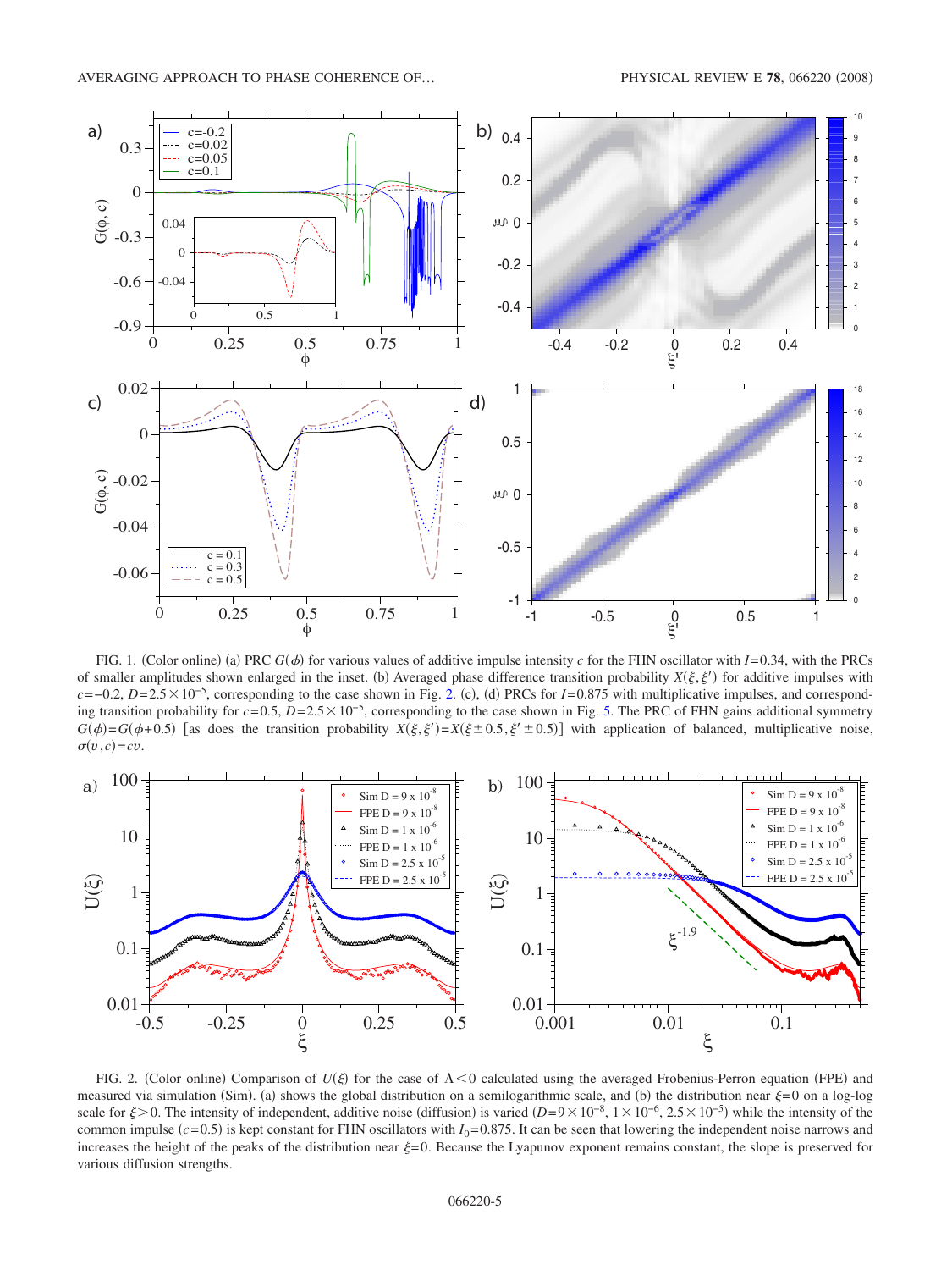<span id="page-5-0"></span>

FIG. 3. (Color online) Comparison of  $U(\xi)$  for the case of  $\Lambda > 0$  calculated using the averaged Frobenius-Perron equation (FPE) and measured via simulation (Sim). (a) shows the global distribution on a semilogarithmic scale (note the *y*-axis range in comparison with Figs. [2](#page-4-1) and [5](#page-6-0)), and (b) the distribution near  $\xi = 0$  on a log-log scale. The intensity of independent, additive noise is varied *D*= 9 × 10<sup>-8</sup>, 1  $\times$ 10<sup>-6</sup>, 2.5  $\times$ 10<sup>-5</sup>) while the intensity of the common impulse (*c*=−0.2) is kept constant for FHN oscillators with *I*<sub>0</sub>=0.34. Due to the inherent instability of the  $\xi=0$  state, the distribution of  $\xi$  reaches a limiting value as the independent, additive noise is lowered.

come taller and narrower as the diffusion is made smaller, while  $\xi$  far away from the stable peaks become increasingly rare. On the other hand, if the synchronized state is unstable, the distribution for rare  $\xi$  reaches a limiting value, while only the tip of the synchronized peak increases in height and the width of the peak remains constant. The distributions exhibit a power-law dependence near  $\xi = 0$ , a characteristic of random multiplicative processes  $[30-33]$  $[30-33]$  $[30-33]$ . As shown in Fig. [4,](#page-5-1) different power-law exponents are obtained by changing the impulse strength  $c$  (=-0.2, 0.05, 0.1), where the Lyapunov exponent  $\Lambda$  determines whether the slope of the power law is steeper or shallower than  $-1$  [[30–](#page-7-21)[33](#page-7-23)].

<span id="page-5-1"></span>

FIG. 4. (Color online) Power-law distributions of phase difference  $U(\xi)$  near  $\xi = 0$  on a log-log scales for the FHN oscillator with *I*= 0.34. The intensity of independent, additive noise is kept constant  $(D=1\times10^{-6})$  while the intensity of the common impulse is varied (c = −0.2, 0.05, 0.1). As the Lyapunov exponent of the system is changed, the slope of the power law changes correspondingly.

Figure [5](#page-6-0) shows the same basic mechanism at work for the case with linear multiplicative impulses  $\sigma(v, c) = cv, c = 0.5$ , which exhibits symmetric two-cluster states. The distribution, which is nicely fitted by the theoretical curve, has three peaks in this case, corresponding to the three possible phase differences in the two-cluster states ( $\xi = 0$  and  $\pm 0.5$ , where  $\xi = +0.5$  and  $-0.5$  represent the same phase difference). Near each peak, the distribution exhibits power-law dependence, as for the case of additive impulses.

### **IV. COMPARISON WITH COUPLED OSCILLATORS**

We have shown that common random impulses applied to a pair of uncoupled limit-cycle oscillators generally produce phase coherence. Much existing work focuses on the selforganizing coherence brought about through coupled elements, so we would like to touch upon the similarities and differences between the coherence observable between coupled and uncoupled systems receiving a common random input. For simplicity, we consider a pair of identical oscillators.

Sufficiently weak common random input to uncoupled oscillators always tends to stabilize the synchronized state at zero phase difference regardless of the shape of the PRC. The probability density function  $U(\xi)$  of the phase difference  $\xi$  always has a peak at  $\xi = 0$ , as we have seen in Figs. [2,](#page-4-1) [3,](#page-5-0) and [5.](#page-6-0) When the common input is stronger, the in-phase synchronized state  $\xi = 0$  can be unstable. We nevertheless observe that  $U(\xi)$  has a local maximum at  $\xi = 0$  as shown in Fig. [3](#page-5-0) for weakly unstable situations. For much stronger inputs, the PRC can take highly irregular forms that contain many discontinuities or with many rapid, large-amplitude oscillations. It is then possible for  $U(\xi)$  to have a local minimum at  $\xi=0$ .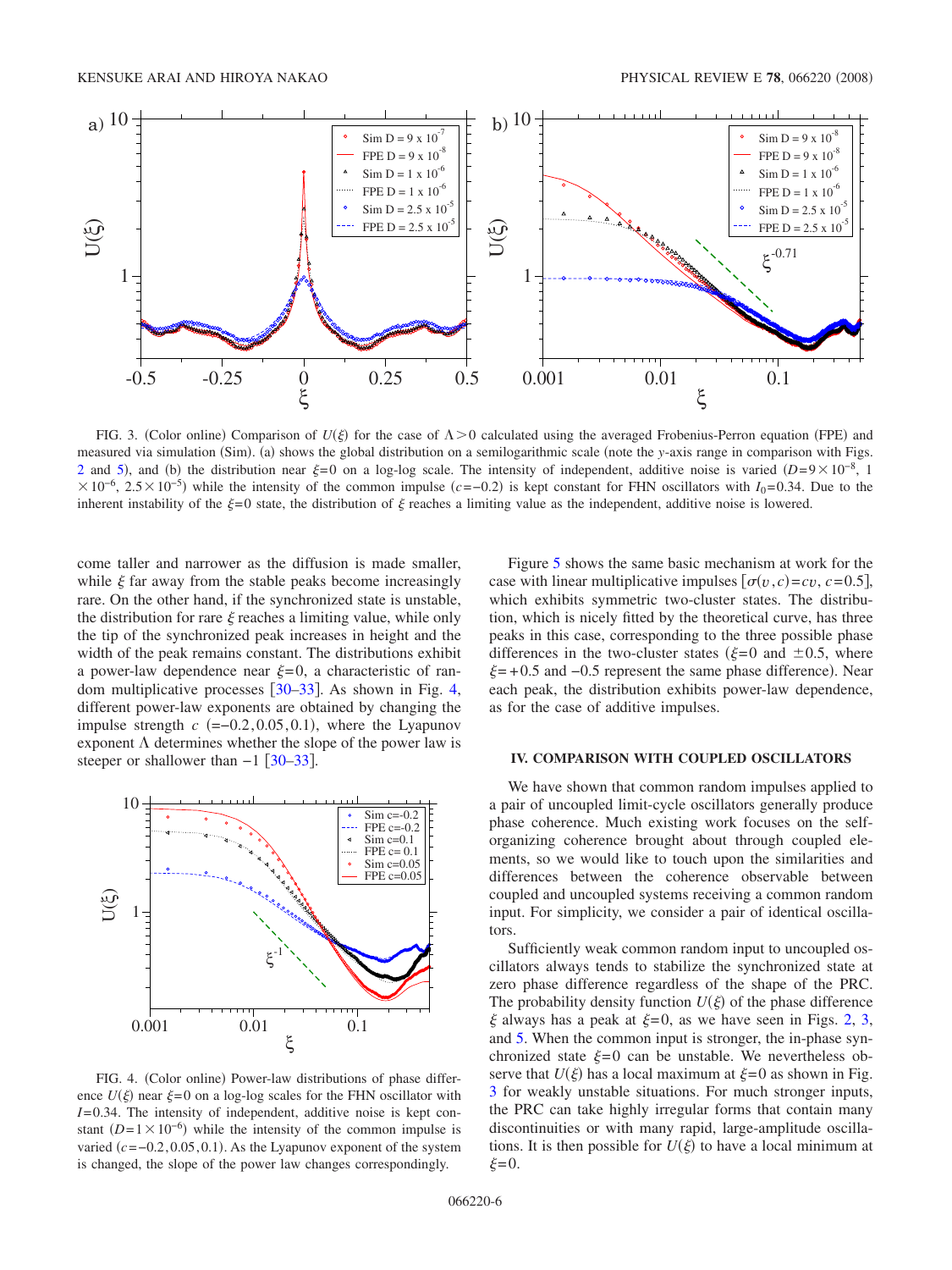<span id="page-6-0"></span>

FIG. 5. (Color online) Comparison of two-clustered  $\xi$  distribution for the case of  $\Lambda < 0$  calculated using the averaged Frobenius-Perron equation (FPE) and measured via simulation (Sim) for impulses with  $c = 0.5$ , FHN bifurcation parameter  $I_0 = 0.875$ , and independent additive noise  $(D=9\times10^{-8}, 1\times10^{-6}, 2.5\times10^{-5})$ . (a) shows the global distribution on a semilogarithmic scale and (b) the distribution near  $\xi=0$  on a log-log scale.

In contrast, for oscillators with weak mutual coupling, the in-phase synchronized state may be either stable or unstable depending on the shape of the PRC and the interaction function between the oscillators. If the in-phase state is unstable, there will be no peak appearing at  $\xi = 0$ ; instead, a peak is expected at some other  $\xi \neq 0$  [[28,](#page-7-2)[34](#page-7-24)].

This illustrates the biggest difference between coherence in mutually coupled and uncoupled systems subject to common inputs. In coupled systems, it is possible to have a single stable phase-locked state with  $\xi \neq 0$ , while in uncoupled systems, this is not possible. One possible point of confusion that arises here may be our use of the terms "stable" and "unstable." For uncoupled oscillators driven by a common input, these terms represent the *statistical* stability of the synchronized state. Even if the synchronized state induced by a common input is slightly unstable, the distribution of the phase differences can still have a shallow maximum at zero phase difference. The vicinity of  $\xi = 0$  is an attractive region even if the synchronized state is weakly unstable. In contrast, these terms represent *deterministic* stability for coupled systems. If the state is unstable, we never observe such a maximum even if independent noises are added.

If the natural frequencies of the oscillators are different, the difference in phase coherence behavior will be more subtle. In this case, a local extremum in  $U(\xi)$  at  $\xi \neq 0$  appears for two nonidentical oscillators driven by a common input, and may be a maximum or minimum depending on the degree of statistical stability or instability of the locked state (data not shown). In weakly mutually coupled systems, the deterministic stability is once again dependent on the interaction function, and, in addition, the magnitude of the difference of the natural frequencies. Furthermore, combined effects of coupling and common input, which may be important in practical situations, will lead to more intriguing behavior.

# **V. SUMMARY**

We have found an approximate method to calculate the steady-state probability distribution of the pairwise phase difference in an ensemble of uncoupled oscillators receiving random impulses. The system is essentially a random multiplicative process, and as such shows modulational intermittent behavior and power-law dependence of the distribution near its peak. Qualitative and quantitative features of the distributions have been found relating the results to the Lyapunov exponents that characterized the stability of clustered states in earlier works  $\lceil 7,16 \rceil$  $\lceil 7,16 \rceil$  $\lceil 7,16 \rceil$  $\lceil 7,16 \rceil$ .

Our treatment is conceptually a generalization of our previous result  $\lceil 17 \rceil$  $\lceil 17 \rceil$  $\lceil 17 \rceil$  on uncoupled limit-cycle oscillators subject to common and independent infinitesimal Gaussian white noises. In that case, the common noise always stabilizes the synchronized state as long as the oscillator possesses a continuous phase sensitivity function. The oscillators form one or more synchronized clusters, depending on the degree of symmetry possessed by the system. By contrast, in the scenario studied in this paper, there is the further possibility that common impulses may destabilize the synchronized state, which can still quantitatively be analyzed within our theoretical framework based on the averaged Frobenius-Perron equation.<sup>4</sup>

In this work, we considered a pair of identical oscillators subject to the same common impulses, and considered the diffusion in between received impulses as the effect of independent noises. Our method can also be applicable if the natural frequencies or the PRCs of the oscillators are slightly different. Furthermore, we can also interpret the diffusion as the result of inherently noisy response of an oscillator to

<sup>&</sup>lt;sup>4</sup>The slope of the power-law dependence of  $U(\xi)$  near the peak is always −2 for the infinitesimal Gaussian white drive, while it can take a range of values in the present impulsive drive.